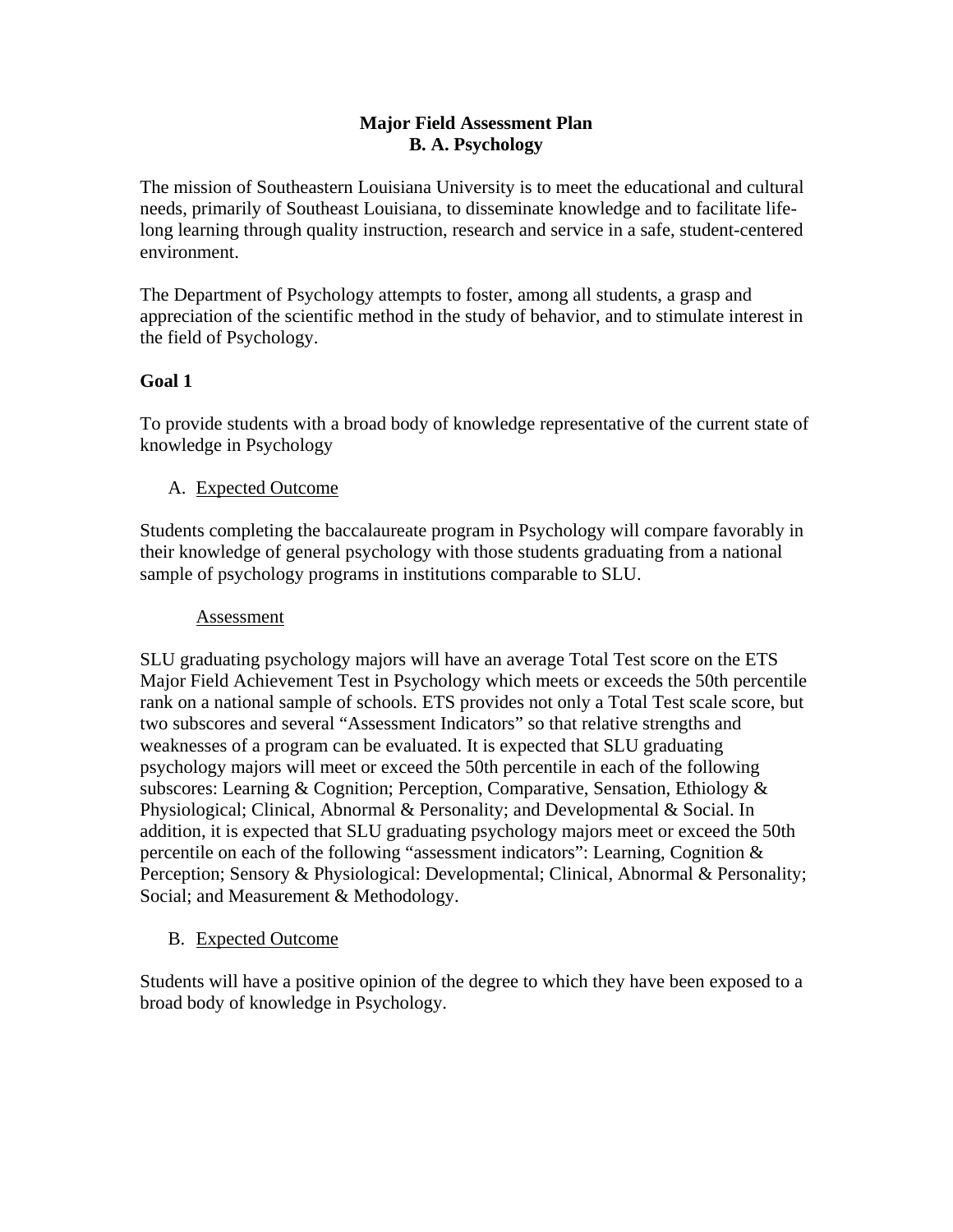#### Assessment

a. All psychology majors are required to take either Psychology 335. During this time they will take the "Psych 335 Questionnaire" and will rate the Department positively (i.e. above "3.0") in terms of success in exposing them to a broad body of knowledge in Psychology and as this being more important now than when they took their first psychology course.

b. Based upon the SLU Exit Survey, students will have positive scores (i.e. an average score of above "3.0) on this goal (1=Very Dissatisfied, 5=Very Satisfied).

c. Students taking Psych 450 (Service Learning in Psychology) will be required to submit a narrative summarizing and evaluating their experience in a human service setting. At least 80% of students will indicate in their narrative that their experience was positive and personally rewarding.

d. Students are to become aware of the importance of taking cultural background differences into account for a full understanding of human behavior. Textbooks for Psychology content courses (e.g. excluding methods courses such as statistics) incorporate relevant cultural issues in their discussions. Psychology faculty cover such issues as: culture-specific mental disorders, cultural variations in dream content, multicultural considerations in psychotherapy and assessment, cultural differences in the definition of the self, the consequences of being bicultural, cultural differences in parenting and family planning, among others.

Assessment will consist of adding relevant questions on the "Psych 335 Questionnaire". They will rate the Department positively (i.e. above "3.0") in terms of success in exposing them to a global/multicultural perspective in Psychology, and as this being more important now than when they took their first psychology course. In addition, on the SLU Exit Survey, students will have positive scores (i.e. an average score of above "3.0) on an item rating the major as promoting sensitivity to individual/cultural differences.

## **Goal 2**

Foster students' grasp and appreciation of the scientific method in psychology.

A. Expected Outcome

Psychology majors will demonstrate the application of the scientific method to an actual research question.

#### Assessment

In a required upper level research class (Psych 335), psychology majors will produce a written manuscript of publishable quality from beginning to end that requires the student to be able to conceptualize the targeted phenomenon into scientific research terms, and generate one or more testable hypotheses. These skills are further developed in the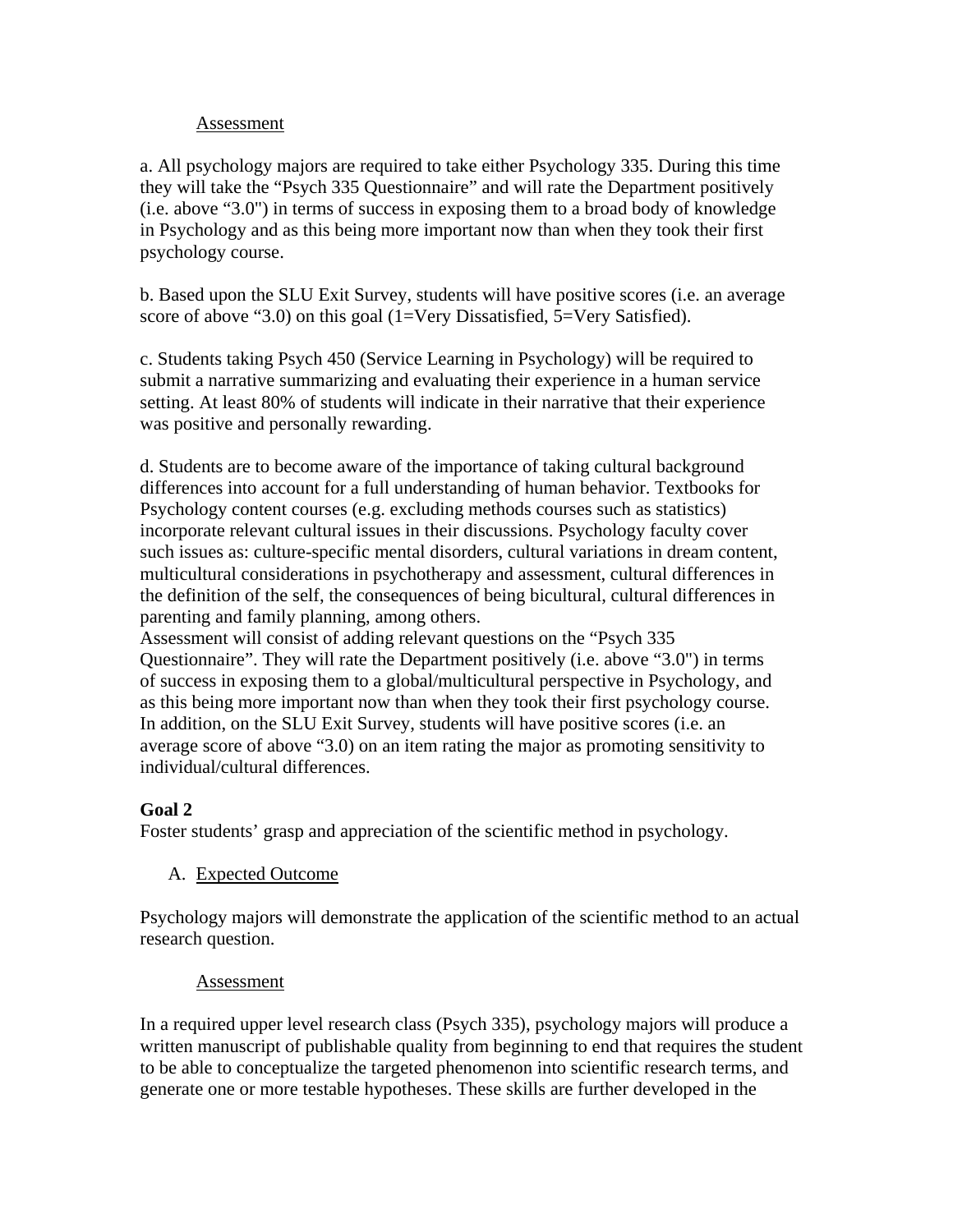elective course Psych 449 (Individual Research in Psychology). Psych 335 and Psych 449 provide students with critical thinking/statistical skills applicable to a wide variety of academic and non-academic settings and professional activities.

# B. Expected Outcome

Students completing the baccalaureate program in Psychology will compare favorably in their knowledge of research methodology with those students graduating from a national sample of psychology programs in institutions comparable to SLU.

#### Assessment

SLU graduating psychology majors will take the ETS Major Field Achievement Test in Psychology and meet or exceed the 50th percentile on the Measurement and Methodology "assessment indicator".

## C. Expected Outcome

Psychology majors will feel confident in their abilities to conduct psychological research.

## Assessment

a. Based on the "Psych 335 Questionnaire", at least 80% of those students taking Psychology 335 will rate themselves as being able to demonstrate the following skills with only minimal supervision--collect data, do background research, formulate a set of hypotheses, write up an Introduction section, write up a Methods section, graph data, use statistics, write Results and Discussion sections, and construct a Reference section in proper APA form.

b. Based upon the SLU Exit Survey, students will have positive scores (i.e. an average score of above "3.0) on this goal (1=Very Dissatisfied, 5=Very Satisfied).

## **Goal 3**

Students graduating with a bachelor's degree in psychology should desire to and be qualified for graduate study in behavioral sciences

## A. Expected Outcome

The rate of admittance into graduate schools in the behavioral sciences will compare favorably with other students graduating from a national sample of psychology programs in institutions comparable to SLU, and who apply for graduate work in the field. Once in a graduate program, the level of academic performance will compare favorably with other students graduating from institutions comparable to SLU.